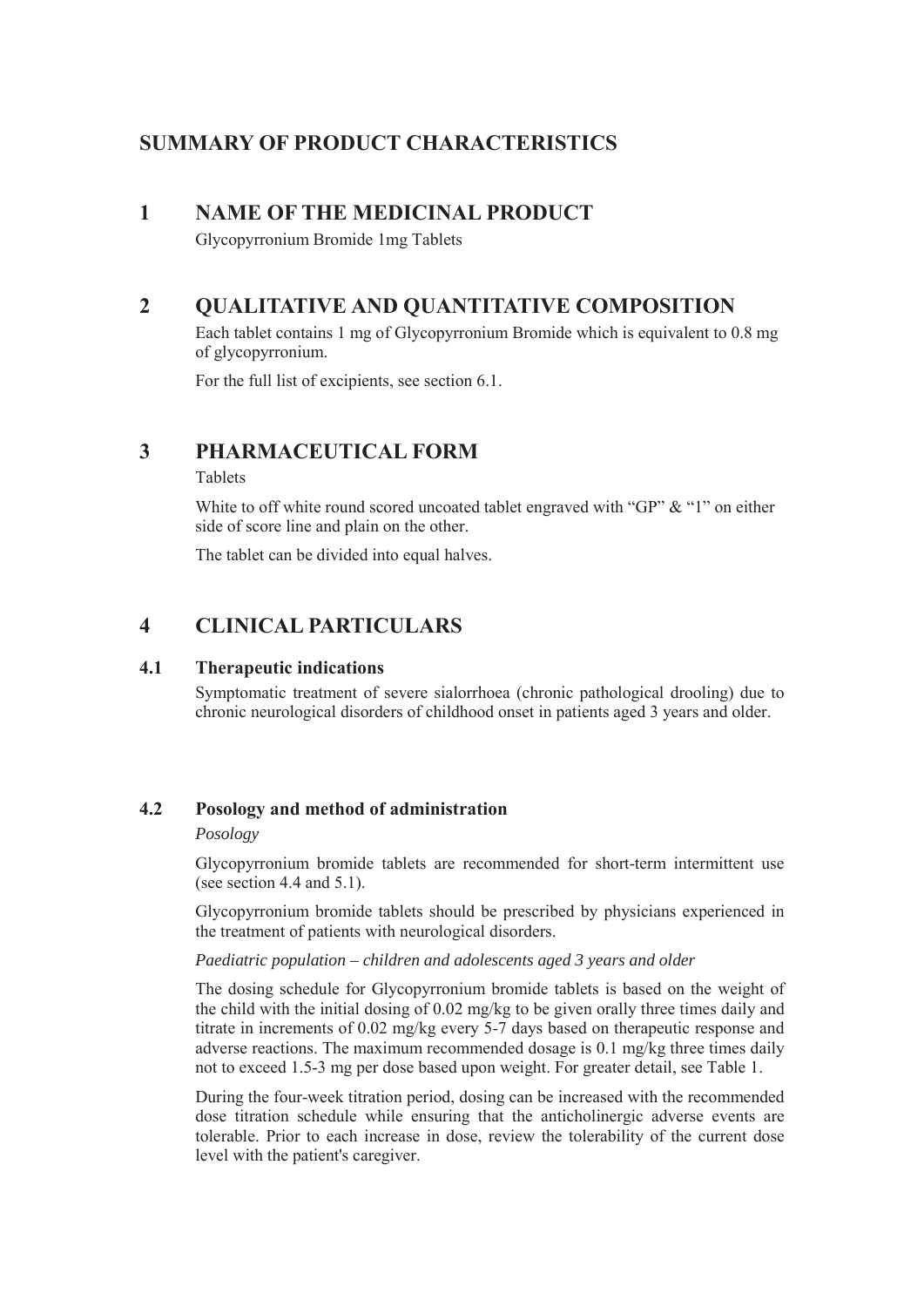Younger children may be more susceptible to adverse events and this should be kept in mind when dose adjustments are carried out.

Following the dose titration period, the child's sialorrhoea should be monitored, in conjunction with the carer at no longer than 3 monthly intervals, to assess changes in efficacy and/or tolerability over time, and the dose adjusted accordingly.

| Weight    | Dose level          | Dose level<br>$\mathbf{z}$ | Dose level<br>3     | Dose level          | Dose level<br>C.   |
|-----------|---------------------|----------------------------|---------------------|---------------------|--------------------|
| Kg        | $(-0.02)$<br>mg/kg) | $(-0.04)$<br>mg/kg)        | $(-0.06)$<br>mg/kg) | $(-0.08)$<br>mg/kg) | $(-0.1)$<br>mg/kg) |
| $13 - 17$ | 0.3mg               | 0.6mg                      | 0.9mg               | 1.2mg               | 1.5mg              |
| 18-22     | 0.4mg               | 0.8mg                      | 1.2mg               | 1.6mg               | 2.0mg              |
| $23 - 27$ | 0.5mg               | 1.0 <sub>mg</sub>          | 1.5mg               | 2.0mg               | 2.5mg              |
| 28-32     | 0.6mg               | 1.2mg                      | 1.8mg               | 2.4mg               | 3.0 <sub>mg</sub>  |
| 33-37     | 0.7mg               | 1.4mg                      | 2.1mg               | 2.8mg               | 3.0 <sub>mg</sub>  |
| 38-42     | 0.8mg               | 1.6mg                      | 2.4mg               | 3.0 <sub>mg</sub>   | 3.0 <sub>mg</sub>  |
| 43-47     | 0.9mg               | 1.8mg                      | 2.7mg               | 3.0 <sub>mg</sub>   | 3.0 <sub>mg</sub>  |
| $\geq 48$ | 1.0 <sub>mg</sub>   | 2.0mg                      | 3.0 <sub>mg</sub>   | 3.0 <sub>mg</sub>   | 3.0 <sub>mg</sub>  |

*Table 1: Dosing tables for children and adolescents aged 3 years and older* 

For doses which cannot be achieved using the tablet formulation, other pharmaceutical forms of glycopyrronium bromide are available.

#### *Paediatric population – children aged < 3 years*

Glycopyrronium bromide tablets are not recommended for use in children younger than 3 years.

#### *Adult population*

For adolescents with chronic neurological disorders of childhood onset, their stable dose of glycopyrronium bromide tablets can be continued into adulthood. For adults with chronic neurological disorders of childhood onset who are initiating glycopyrronium bromide tablets, the dosing schedule described under the paediatric population subheading and summarised in Table 1 should be followed.

#### *Elderly population*

The elderly have a longer elimination half-life and reduced medicinal product clearance as well as limited data to support efficacy in short-term use. As such glycopyrronium bromide tablets should not be used in patients over the age of 65 years.

#### *Renal Impairment*

Elimination of glycopyrronium is severely impaired in patients with renal failure. Glycopyrronium is contraindicated in those with severe renal failure (see section 4.3). For patients with Mild to moderate renal impairment (eGFR  $\leq 90$  -  $\geq 30$ ml/min/1.73m2) doses should be reduced by 30%.

#### *Hepatic impairment*

Clinical studies have not been conducted in patients with hepatic impairment. Glycopyrronium is cleared predominantly from the systemic circulation by renal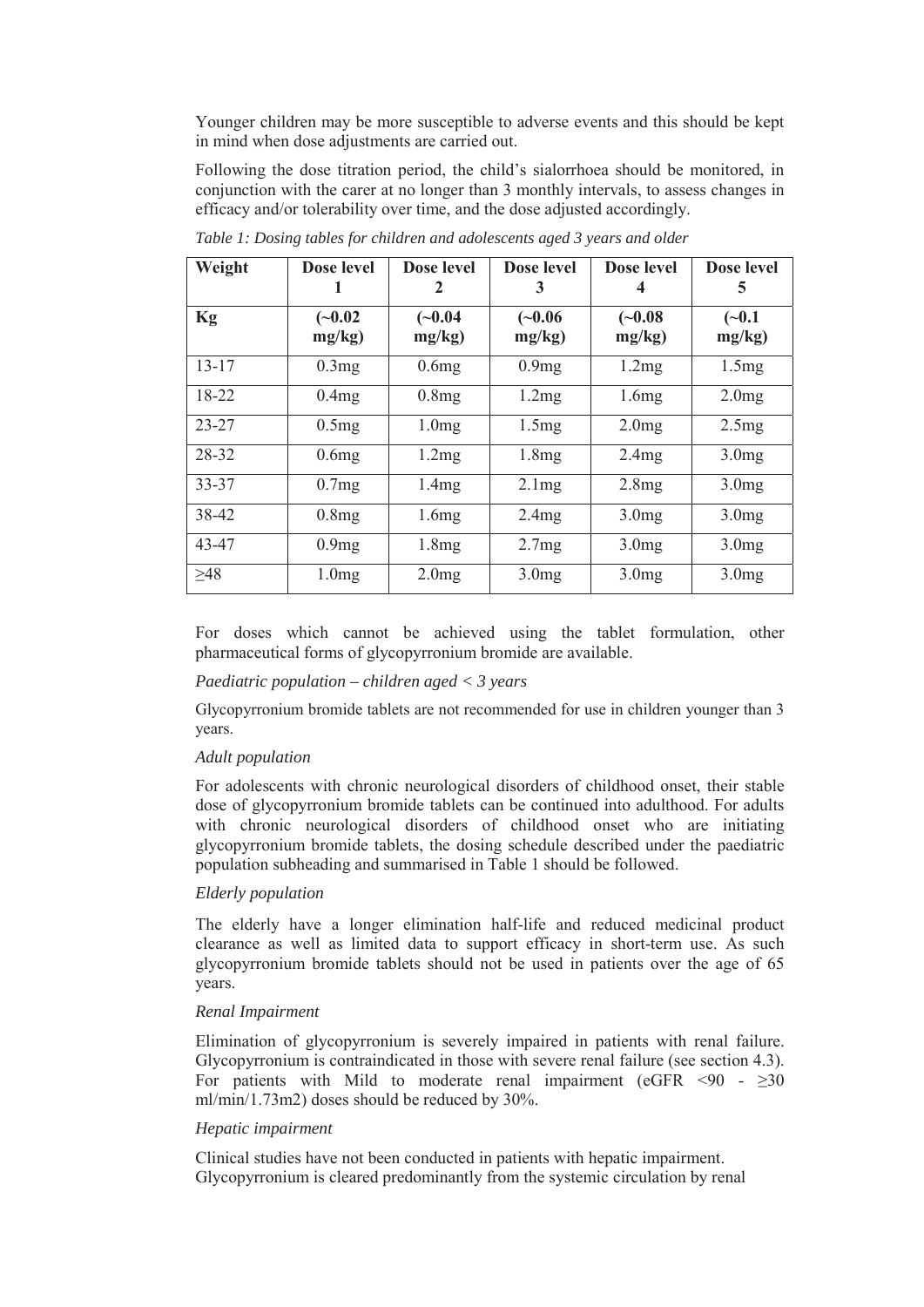excretion and hepatic impairment is not thought to result in a clinically relevant increase in systemic exposure of glycopyrronium.

Other licensed glycopyrronium products are not all interchangeable on a milligramfor-milligram basis due to differences in bioavailability; please refer to the approved posology of the product if changing between products.

#### Method of administration

For oral administration only.

For patients who cannot swallow tablets, other pharmaceutical forms should be used.

Co-administration with food results in a marked decrease in systemic medicinal product exposure. Dosing should be at least one hour before or at least two hours after meals or at consistent times with respect to food intake. High fat food should be avoided. Where the patient's specific needs determine that co-administration with food is required, dosing of the medicinal product should be consistently performed during food intake (see section 5.2).

## **4.3 Contraindications**

Hypersensitivity to the active substance(s) or to any of the excipients listed in section 6.1.

In common with other antimuscarinics:

Pregnancy and breast-feeding.

Angle-closure glaucoma

Myasthenia gravis (large doses of quaternary ammonium compounds have been shown to antagonise end plate nicotinic receptors)

History of intestinal obstruction

Paralytic ileus

Ulcerative colitis

Pyloric stenosis

Urinary retention

Prostatic enlargement

Severe renal impairment (eGFR  $\leq$ 30 ml/min/1.73m<sup>2</sup>), including those with end-stage renal disease requiring dialysis.

Concomitant treatment with (see section 4.5);

- potassium chloride solid oral dose products;
- anticholinergics.

## **4.4 Special warnings and precautions for use**

Anticholinergic effects

Anticholinergic effects such as urinary retention, constipation and overheating due to inhibition of sweating may be dose dependent and difficult to assess in a disabled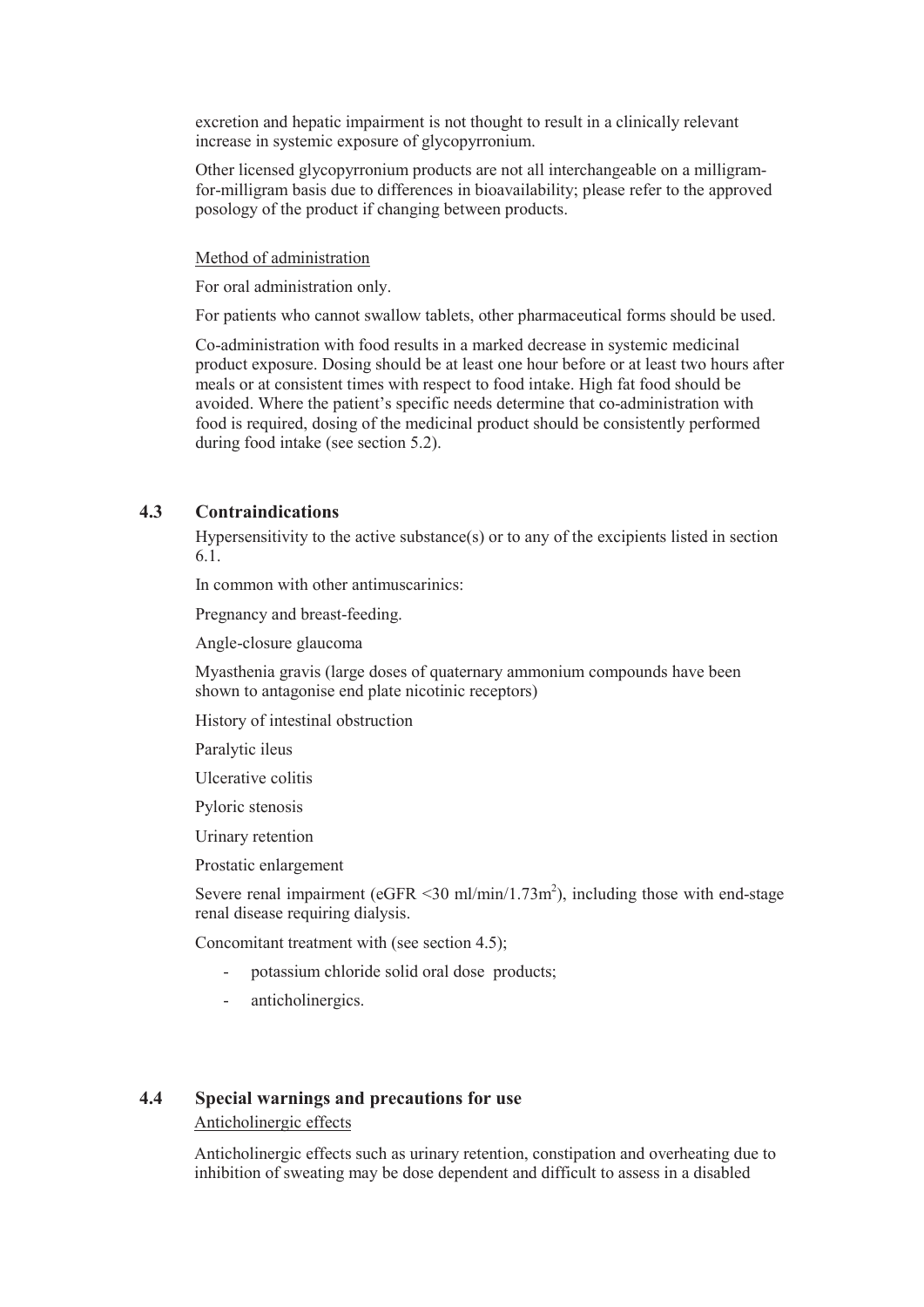child. Monitoring by physicians and caregivers is required with adherence to the management instructions below:

## Management of important anticholinergic side effects

The carer should stop treatment and seek advice from the prescriber in the event of:

- constipation
- urinary retention
- pneumonia
- allergic reaction
- pyrexia
- very hot weather
- changes in behaviour

After evaluating the event, the prescriber will decide if treatment should remain stopped or if this should continue at a lower dose.

## Lack of long-term safety data

Published safety data are not available beyond 24 weeks treatment duration. Given the limited long-term safety data available and the uncertainties around the potential risk for carcinogenicity, total treatment duration should be kept as short as possible. If continuous treatment is needed (e.g. in a palliative setting) or the treatment is repeated intermittently (e.g. in the non-palliative setting treating chronic disease) benefits and risks should be carefully considered on a case by case basis and treatment should be closely monitored.

### Mild to moderate sialorrhoea

Due to the low potential benefit and the known adverse effect profile, glycopyrronium bromide tablets should not be given to children with mild to moderate sialorrhoea.

### Cardiac disorders

Glycopyrronium should be used with caution in patients with acute myocardial infarction, hypertension, coronary artery disease, cardiac arrhythmias and conditions characterised by tachycardia (including thyrotoxicosis, cardiac insufficiency, cardiac surgery) due to the potential increase in heart rate, blood pressure and rhythm disorders produced by its administration. The carer should be advised to measure the pulse rate if the child seems unwell and report very fast or very slow heart rate.

### Gastro-intestinal disorders

Antimuscarinics such as glycopyrronium should be used with caution in patients with gastro-oesophageal reflux disease, pre-existing constipation and diarrhoea.

### **Dental**

Since reduced salivation can increase the risk of oral cavities and periodontal diseases, it is important that patients receive adequate daily dental hygiene and regular dental health checks.

### Respiratory

Glycopyrronium can cause thickening of secretions, which may increase the risk of respiratory infection and pneumonia. Glycopyrronium should be discontinued if pneumonia is present.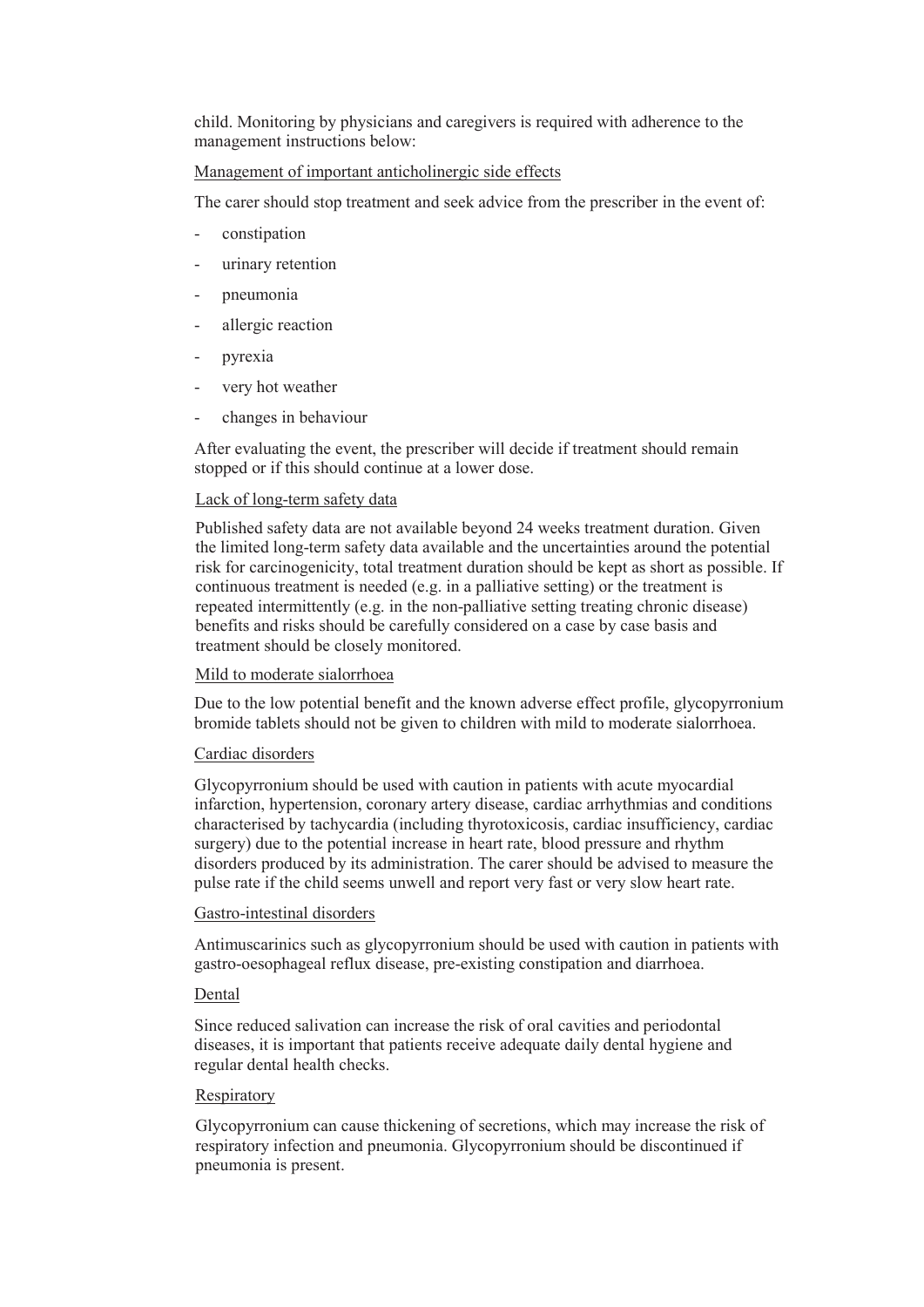#### Central nervous system adverse events

Increased central nervous system effects have been reported in clinical trials including: irritability; drowsiness; restlessness; over activity; short attention span; frustration; mood changes; temper outbursts or explosive behaviour; excessive sensitivity; seriousness or sadness; frequent crying episodes; fearfulness. Behavioural changes should be monitored.

As a consequence of its quaternary charge, glycopyrronium has limited ability to penetrate the blood brain barrier, although the extent of penetration is unknown. Caution should be exercised in patients with compromised blood brain barrier e.g. intraventricular shunt, brain tumour, encephalitis.

## Children below the age of 3 years

Glycopyrronium bromide is not recommended in children below the age of 3 years since there is very limited data on the efficacy and safety of glycopyrronium in this age group.

#### Growth and development

The effects of glycopyrronium on the reproductive system have not been investigated.

Whilst clinical studies do not report any short or long-term effect of glycopyrronium on neurodevelopment or growth, no studies have been conducted to specifically address these issues.

#### Lactose

This medicine contains Lactose. Patients with rare hereditary problems of galactose intolerance, the Lapp lactase deficiency or glucose-galactose malabsorption should not take this medicine.

### Sodium

This medicine contains less than 1 mmol sodium (23 mg) per tablet, that is to say essentially 'sodium-free'.

## **4.5 Interaction with other medicinal products and other forms of interaction**

No interaction studies have been performed.

#### Paediatric population

There are limited data available relating to interactions with other medicinal products in the paediatric age group.

The following medicinal product interaction information is relevant to glycopyrronium.

### Contraindications of concomitant use

Concomitant use of the following medicinal products is contraindicated (see section 4.3):

*Potassium chloride solid oral dose:* glycopyrronium may potentiate the risk of upper gastrointestinal injury associated with oral solid formulations of potassium chloride due to increased gastrointestinal transit time creating a high localized concentration of potassium ions. An association with upper GI bleeding and small bowel ulceration, stenosis, perforation, and obstruction has been observed.

*Anticholinergics:* concomitant use of anticholinergics may increase the risk of anticholinergic side effects. Anticholinergics may delay the gastrointestinal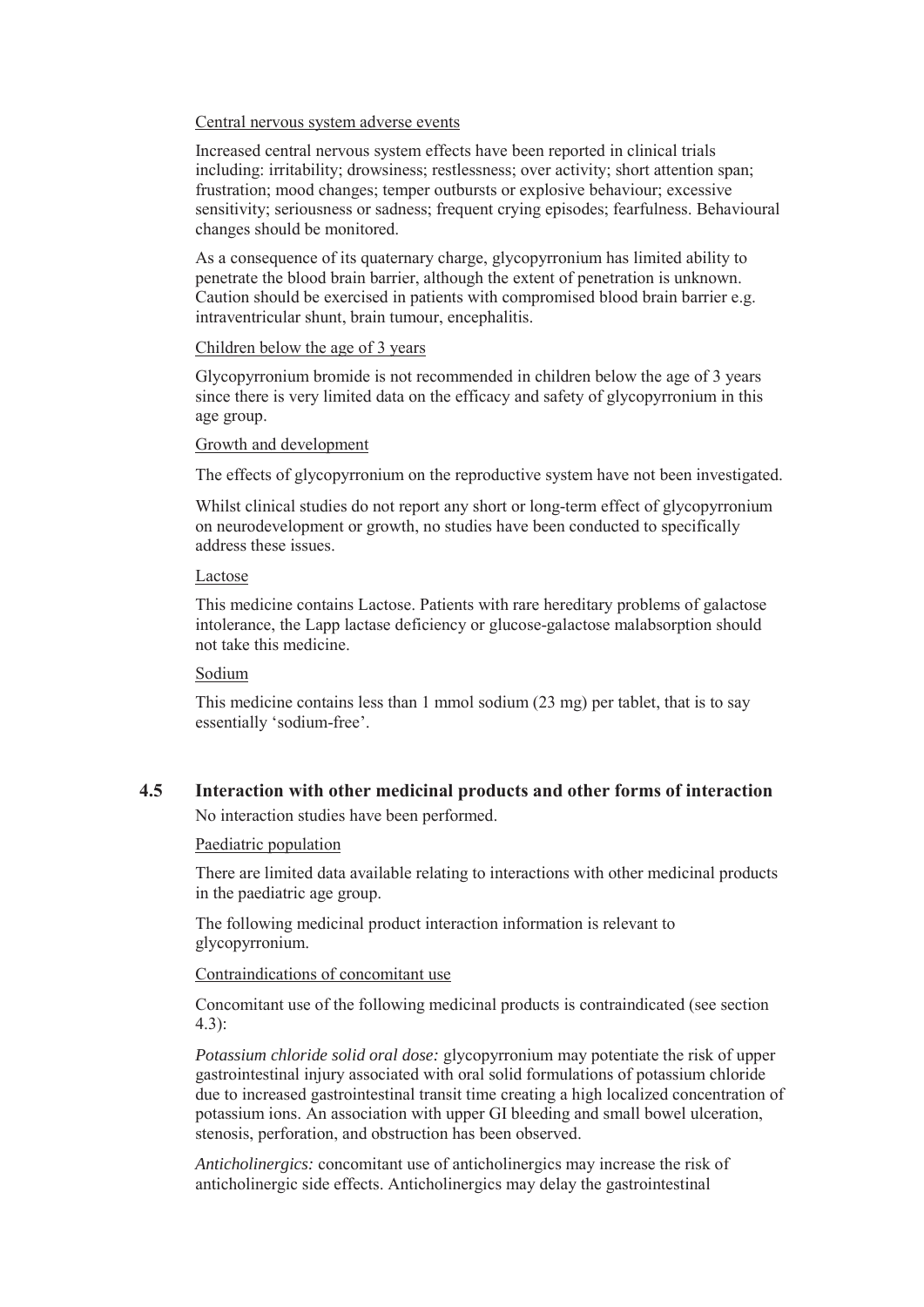absorption of other anticholinergics administered orally and also increase the risk of anticholinergic side effects.

Concomitant use to be considered with caution

Concomitant use of the following medicinal products should be considered with caution:

*Antispasmodics*: glycopyrronium may antagonize the pharmacologic effects of gastrointestinal prokinetic active substances such as domperidone and metoclopramide.

*Topiramate*: glycopyrronium may potentiate the effects of oligohidrosis and hyperthermia associated with the use of topiramate, particularly in pediatric patients;

*Sedating antihistamines*: may have additive anticholinergic effects. A reduction in anticholinergic and/or antihistamine dosage may be necessary;

*Neuroleptics/antipsychotics*: the effects of active substances such as phenothiazines, clozapine and haloperidol may be potentiated. A reduction in anticholinergic and/or neuroleptic/antipsychotic dose may be necessary;

*Skeletal muscle relaxants*: Use of anticholinergics after administration of botulinum toxin may potentiate systemic anticholinergic effects;

*Tricyclic antidepressants and MAOIs:* may have additive anticholinergic effects. A reduction in anticholinergic and/or tricyclic antidepressants and MAOIs dosage may be necessary.

*Opioids*: active substances such as pethidine and codeine may result in additive central nervous system and gastrointestinal adverse effects, and increase the risk of severe constipation or paralytic ileus and CNS depression. If concomitant use cannot be avoided, patients should be monitored for potentially excessive or prolonged CNS depression and constipation;

*Corticosteroids*: Steroid-induced glaucoma may develop with topical, inhaled, oral or intravenous, steroid administration. Concomitant use may result in increased intraocular pressure via an open- or a closed-angle mechanism;

**Other** 

Medicinal products with anticholinergic properties (e.g. antihistamines, antidepressants) may cause cumulative parasympatholytic effects including dry mouth, urinary retention, constipation and confusion, and an increased risk of anticholinergic intoxication syndrome.

### **4.6 Fertility, pregnancy and lactation**

Women of child-bearing potential

Women of childbearing potential must use effective contraception during treatment.

Pregnancy

There are no data on the use of glycopyrronium bromide tablets in pregnant women. The assessment of reproductive endpoints for glycopyrronium is limited (see section 5.3). Glycopyrronium is contraindicated in pregnancy (see section 4.3).

#### Breastfeeding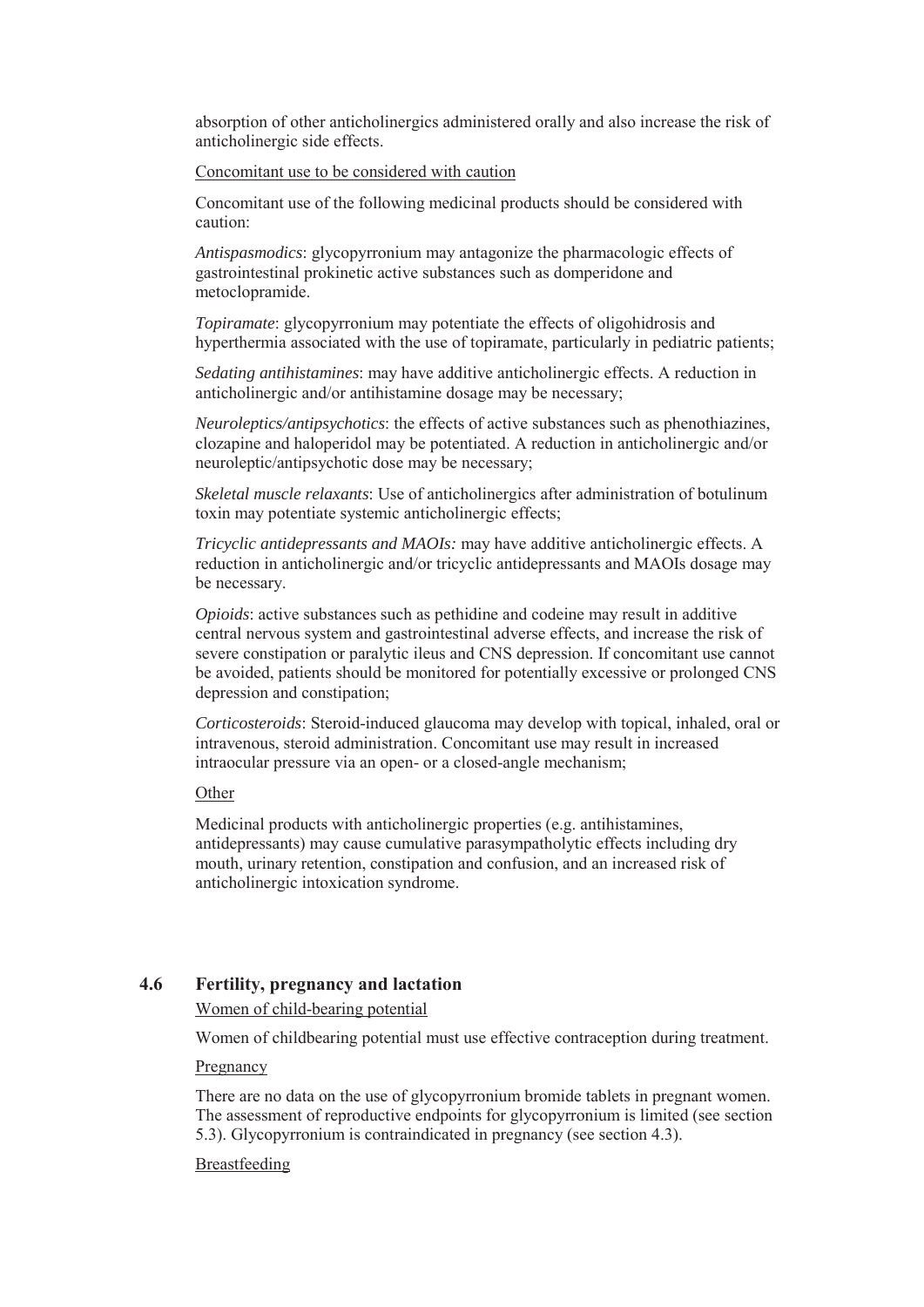Safety in breast-feeding has not been established. Use whilst breast feeding is contraindicated (see section 4.3).

#### Fertility

There are no data on the effects of glycopyrronium bromide tablets on male or female fertility. Reproductive performance in rats given glycopyrronium shows a decrease in the rate of conception and in survival rate at weaning. There are insufficient data in the public domain to adequately assess effects on the reproductive system in young adults (see section 5.3).

## **4.7 Effects on ability to drive and use machines**

Glycopyrronium bromide tablets may influence the ability to drive and use machines because it may produce drowsiness or blurred vision. In this event, the patient should be warned not to engage in activities requiring mental alertness such as operating a motor vehicle or other machinery, riding a bicycle, or performing hazardous work while taking this drug.

## **4.8 Undesirable effects**

#### Summary of the safety profile

Adverse reactions are common with glycopyrronium due to its known pharmacodynamic anticholinergic effects. The efficacy of the medicinal product should be balanced against the adverse reactions and the dose monitored regularly and adjusted as necessary. The most common anticholinergic adverse reactions in the placebo-controlled studies (see section 5.1) related to the gastrointestinal system and were dry mouth, constipation, diarrhoea and vomiting, all of which occurred at a rate of  $\geq$ 15%. The safety profile is further characterised by other symptoms, related to the anticholinergic effects at a rate of  $\geq$ 15%, including urinary retention, flushing and nasal congestion.

Adverse reactions are more common with higher doses and prolonged use.

#### Tabulated list of adverse reactions

Adverse reactions reported in the literature for trials using glycopyrronium for sialorrhoea in the paediatric population (including 2 placebo controlled trials, an uncontrolled safety study using glycopyrronium for a 6 month period, and 3 supportive studies with adverse event data in the target population) are listed by MedDRA system organ class (Table 3). Within each system organ class, the adverse reactions are ranked by frequency, with the most frequent reactions first. Within each frequency grouping, adverse reactions are presented in order of decreasing seriousness. In addition, the corresponding frequency category for each adverse reaction is based on the following convention: very common  $(\geq 1/10)$ ; common  $( \geq 1/100$  to  $\leq 1/10$ ); uncommon ( $\geq 1/1,000$  to  $\leq 1/100$ ); rare ( $\geq 1/10,000$  to  $\leq 1/1,000$ ); very rare (<1/10,000); not known (cannot be estimated from the available data).

#### **List of Adverse Reaction Frequency**

| <b>Adverse reaction</b> | <b>Frequency category</b> |
|-------------------------|---------------------------|
|-------------------------|---------------------------|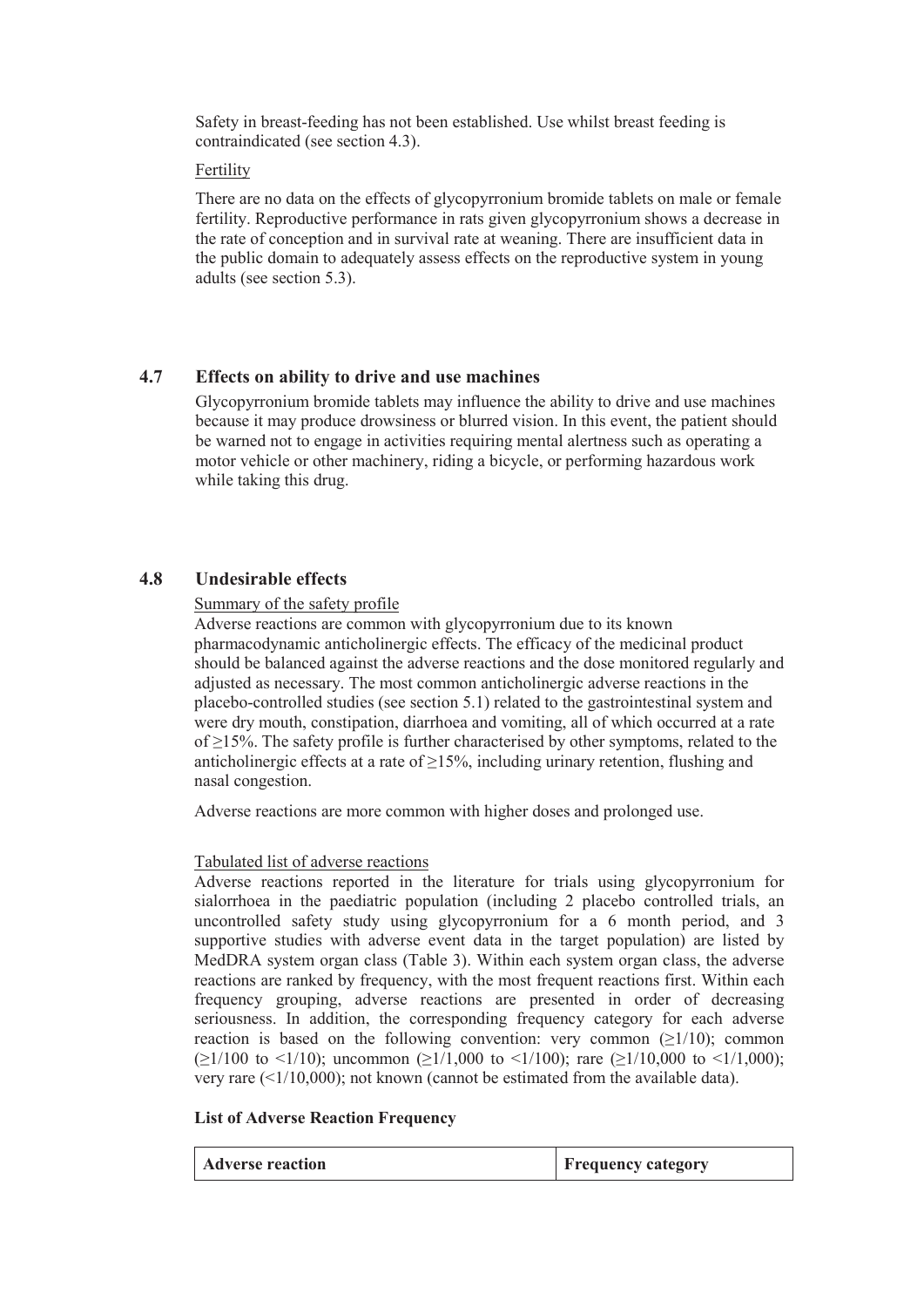| <b>Infections and infestations</b>                                                           |             |  |  |  |
|----------------------------------------------------------------------------------------------|-------------|--|--|--|
| Upper respiratory infection                                                                  | Common      |  |  |  |
| Pneumonia                                                                                    | Common      |  |  |  |
| Urinary tract infection                                                                      | Common      |  |  |  |
| <b>Psychiatric disorders</b>                                                                 |             |  |  |  |
| Irritability                                                                                 | Very common |  |  |  |
| Agitation                                                                                    | Common      |  |  |  |
| <b>Drowsiness</b>                                                                            | Common      |  |  |  |
| Restlessness                                                                                 | Not known   |  |  |  |
| Over activity                                                                                | Not known   |  |  |  |
| Short attention span                                                                         | Not known   |  |  |  |
| Frustration                                                                                  | Not known   |  |  |  |
| Mood variable                                                                                | Not known   |  |  |  |
| Temper tantrum                                                                               | Not known   |  |  |  |
| Intermittent explosive disorder                                                              | Not known   |  |  |  |
| Sensitivity, shyness, and social withdrawal<br>disorder specific to childhood or adolescence | Not known   |  |  |  |
| Feeling sad                                                                                  | Not known   |  |  |  |
| Crying                                                                                       | Not known   |  |  |  |
| Fear                                                                                         | Not known   |  |  |  |
| Nervous system disorders                                                                     |             |  |  |  |
| Headache                                                                                     | Uncommon    |  |  |  |
| Insomnia                                                                                     | Not known   |  |  |  |
| <b>Eye disorders</b>                                                                         |             |  |  |  |
| Mydriasis                                                                                    | Uncommon    |  |  |  |
| Nystagmus                                                                                    | Uncommon    |  |  |  |
| Angle-closure glaucoma                                                                       | Not known   |  |  |  |
| Photophobia                                                                                  | Not known   |  |  |  |
| Dry Eyes                                                                                     | Not known   |  |  |  |
| <b>Cardiac disorders</b>                                                                     |             |  |  |  |
| Flushing                                                                                     | Very common |  |  |  |
| Transient bradycardia                                                                        | Not known   |  |  |  |
| Respiratory, thoracic and mediastinal disorders                                              |             |  |  |  |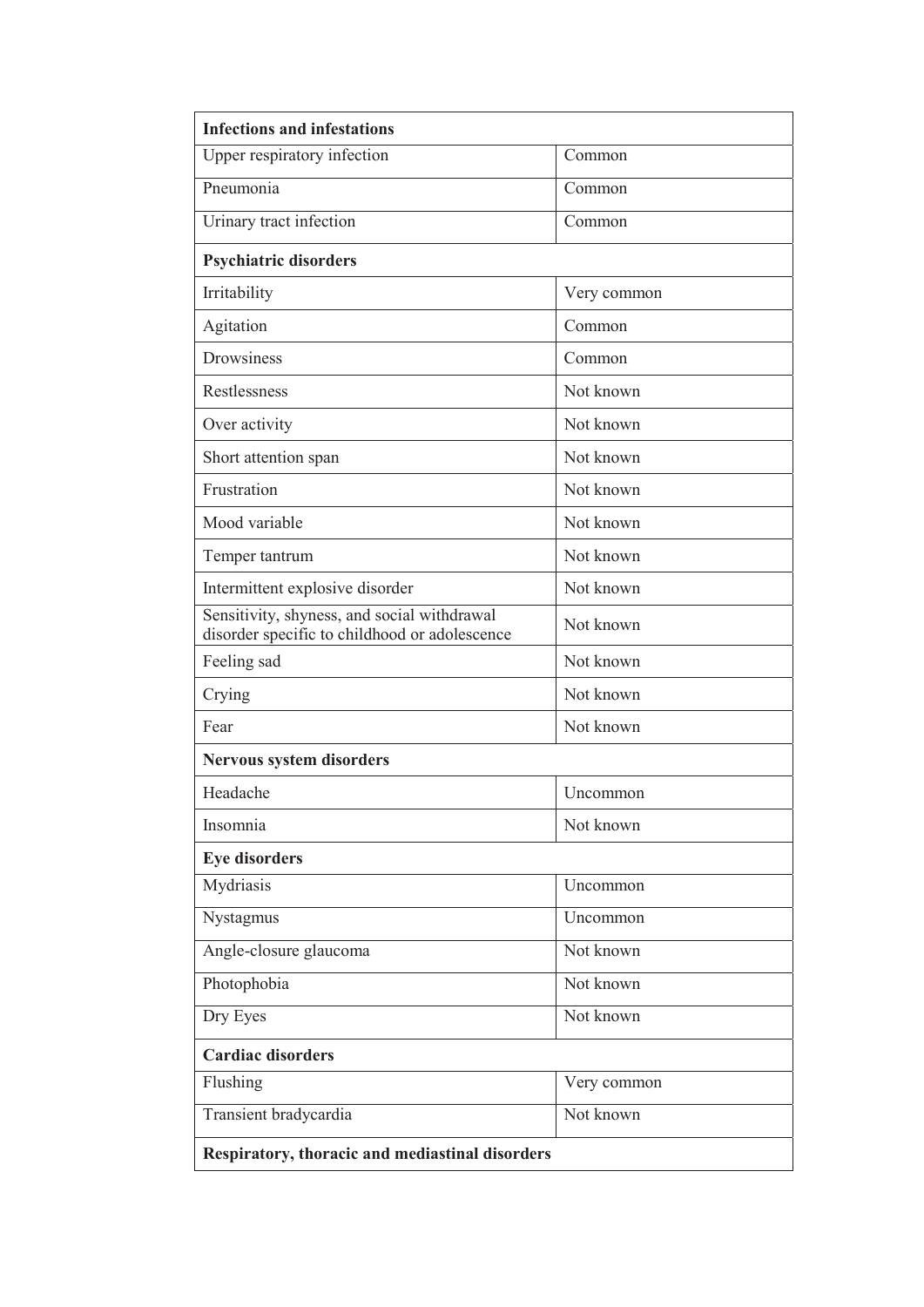| Nasal congestion                                     | Very common |  |  |  |
|------------------------------------------------------|-------------|--|--|--|
| Epistaxis                                            | Common      |  |  |  |
| Reduced bronchial secretions                         | Very common |  |  |  |
| <b>Sinusitis</b>                                     | Not known   |  |  |  |
| <b>Gastrointestinal disorders</b>                    |             |  |  |  |
| Dry mouth                                            | Very common |  |  |  |
| Constipation                                         | Very common |  |  |  |
| Diarrhoea                                            | Very common |  |  |  |
| Vomiting                                             | Very common |  |  |  |
| Halitosis                                            | Uncommon    |  |  |  |
| Pseudo-obstruction                                   | Uncommon    |  |  |  |
| Gastrointestinal mobility disorder                   | Uncommon    |  |  |  |
| Oesophageal candidiasis                              | Uncommon    |  |  |  |
| Nausea                                               | Not known   |  |  |  |
| <b>Skin and subcutaneous tissue disorders</b>        |             |  |  |  |
| Rash                                                 | Common      |  |  |  |
| Dryness of skin                                      | Not known   |  |  |  |
| Inhibition of sweating                               | Not known   |  |  |  |
| Renal and urinary disorders                          |             |  |  |  |
| Urinary retention                                    | Very common |  |  |  |
| Urinary urgency                                      | Not known   |  |  |  |
| General disorders and administration site conditions |             |  |  |  |
| Pyrexia                                              | Common      |  |  |  |
| Dehydration                                          | Uncommon    |  |  |  |
| Thirst in hot weather                                | Uncommon    |  |  |  |
| Angioedema                                           | Not known   |  |  |  |
| Allergic reaction                                    | Not known   |  |  |  |

## Description of selected adverse reactions

## *Urinary retention*

Urinary retention is a known adverse reaction associated with anticholinergic medicinal products (15%). Glycopyrronium treatment should be withdrawn until the urinary retention resolves.

## *Pneumonia*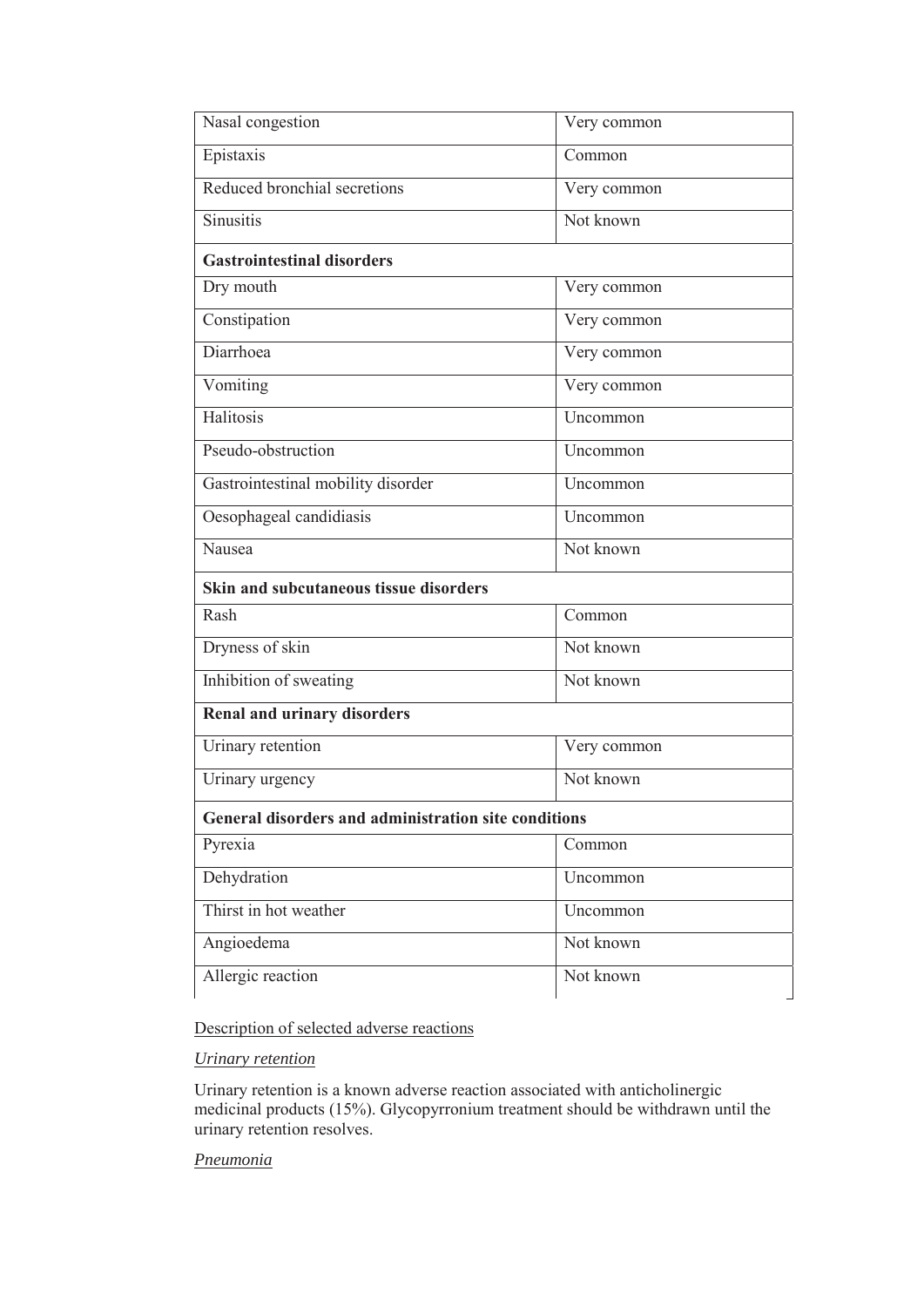Pneumonia is a known adverse reaction associated with anticholinergic medicinal products (7.9%). Glycopyrronium treatment should be withdrawn until the pneumonia resolves.

#### *Constipation*

Constipation is a known adverse reaction associated with anticholinergic medicinal products (30%). Glycopyrronium treatment should be withdrawn until the constipation resolves.

#### *Central Nervous System*

Although glycopyrronium has limited ability to cross the blood brain barrier, increased central nervous system effects have been reported in clinical trials (23%). Such effects should be discussed with the carer during treatment reviews and a dose reduction considered.

#### *Cardiac disorders*

Glycopyrronium is known to have an effect on heart rate and blood pressure at doses used during anaesthesia although clinical trials in children with chronic drooling have not shown this effect. An effect on the cardiovascular system should be considered when assessing tolerability.

#### *Haematology and chemistry*

A decrease of >10% from the normal reference range at baseline for absolute neutrophil (11.2%) and red blood cell (11.1%) count, and increases >10% from the normal reference range at baseline for monocyte (16.7%) and absolute monocyte  $(11.2\%)$  counts has been seen. Decreases  $>10\%$  from the normal reference range at baseline were observed for carbon dioxide (15.1%), bicarbonate (13.3%), and creatinine (10.7%) concentrations.

### **Reporting of suspected adverse reactions**

Reporting suspected adverse reactions after authorisation of the medicinal product is important. It allows continued monitoring of the benefit/risk balance of the medicinal product. Healthcare professionals are asked to report any suspected adverse reactions via the Yellow Card Scheme at: www.mhra.gov.uk/yellowcard or search for MHRA Yellow Card in the Google Play or Apple App Store.

## **4.9 Overdose**

### **Symptoms**

Overdose of glycopyrronium can result in anticholinergic syndrome, produced by the inhibition of cholinergic neurotransmission at muscarinic receptor sites. Clinical manifestations are caused by CNS effects, peripheral nervous system effects, or both. Common manifestations include flushing, dry skin and mucous membranes, mydriasis with loss of accommodation, altered mental status and fever. Additional manifestations include sinus tachycardia, decreased bowel sounds, functional ileus, urinary retention, hypertension, tremulousness and myoclonic jerking.

#### Management

Patients presenting with anticholinergic toxicity should be transported to the nearest emergency facility with advanced life support capabilities. Pre-hospital gastrointestinal decontamination with activated charcoal is not recommended because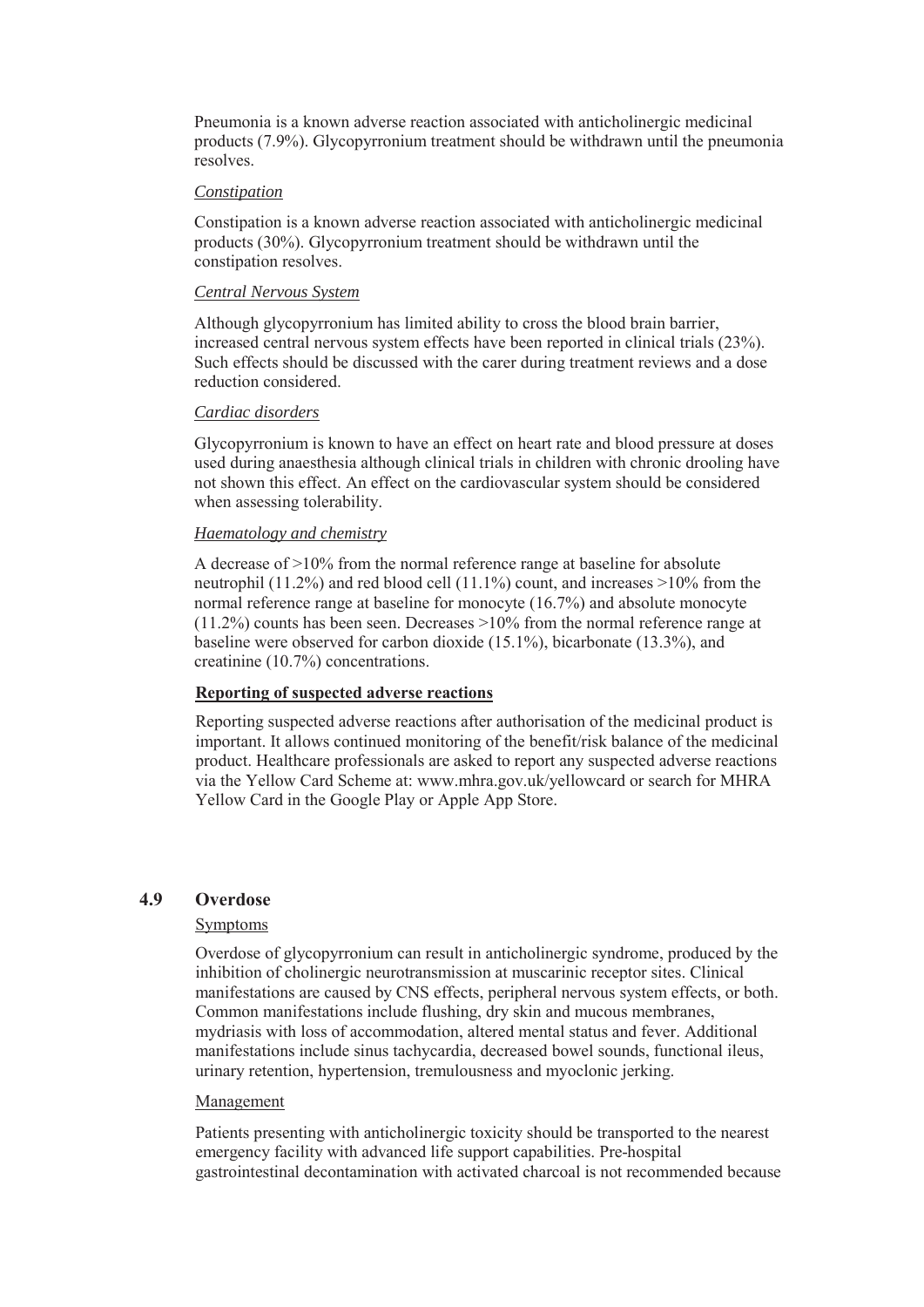of the potential for somnolence and seizures and the resulting risk of pulmonary aspiration. At hospital, activated charcoal can be administered if the patient's airways can be adequately protected. Physostigmine salicylate is recommended when tachydysrhythmia with subsequent hemodynamic compromise, intractable seizure, severe agitation or psychosis is present.

Patients and/or parents/caregivers should be counselled to ensure an accurate dose is given each time, in order to prevent the harmful consequences of anticholinergic reactions of glycopyrronium seen with dosing errors or overdose.

## **5 PHARMACOLOGICAL PROPERTIES**

#### **5.1 Pharmacodynamic properties**

Pharmacotherapeutic group: Medicinal products for functional gastrointestinal disorders, synthetic anticholinergics;

#### ATC code: A03AB02

Glycopyrronium is a quaternary ammonium antimuscarinic with peripheral effects similar to atropine.

Antimuscarinics are competitive inhibitors of the actions of acetylcholine at the muscarinic receptors of autonomic effector sites innervated by parasympathetic (cholinergic postganglionic) nerves. They also inhibit the action of acetylcholine where smooth muscle lacks cholinergic innervation.

Salivation is primarily mediated by parasympathetic innervation of the salivary glands. Glycopyrronium competitively inhibits cholinergic muscarinic receptors in salivary glands and other peripheral tissues, thus indirectly reducing the rate of salivation.

Glycopyrronium has little effect on cholinergic stimuli at nicotinic acetylcholine receptors, on structures innervated by postganglionic cholinergic neurons, and on smooth muscles that respond to acetylcholine but have no cholinergic innervation.

Peripheral antimuscarinic effects that are produced as the dose increases are: decreased production of secretions from the salivary, bronchial and sweat glands; dilatation of the pupils (mydriasis) and paralysis of accommodation (cyclopegia); increased heart rate; inhibition of micturition and reduction in gastrointestinal tone; inhibition of gastric acid secretion.

Placebo controlled efficacy data includes patients with a treatment duration of 8 weeks. There is no placebo or comparator controlled data beyond 8 weeks.

Zeller *et al* 2012a evaluated the efficacy of glycopyrronium bromide oral solution (1 mg/5 mL) in managing problem drooling associated with cerebral palsy and other neurologic conditions. Thirty-eight patients aged 3–23 years weighing at least 27 lb (12.2 kg) with severe drooling (clothing damp 5–7 days/week) were randomized to eight-weeks treatment with glycopyrronium ( $n = 20$ ), 20-100  $\mu$ g/kg (not exceeding 3 mg in total) three times a day, or matching placebo ( $n = 18$ ). The first four weeks were an individual titration period in fixed steps depending on response followed by 4-weeks maintenance treatment. Primary efficacy endpoint was responder rate, defined as percentage showing  $\geq$ 3-point improvement on the modified Teacher's Drooling Scale (mTDS). The primary analysis population was revised to only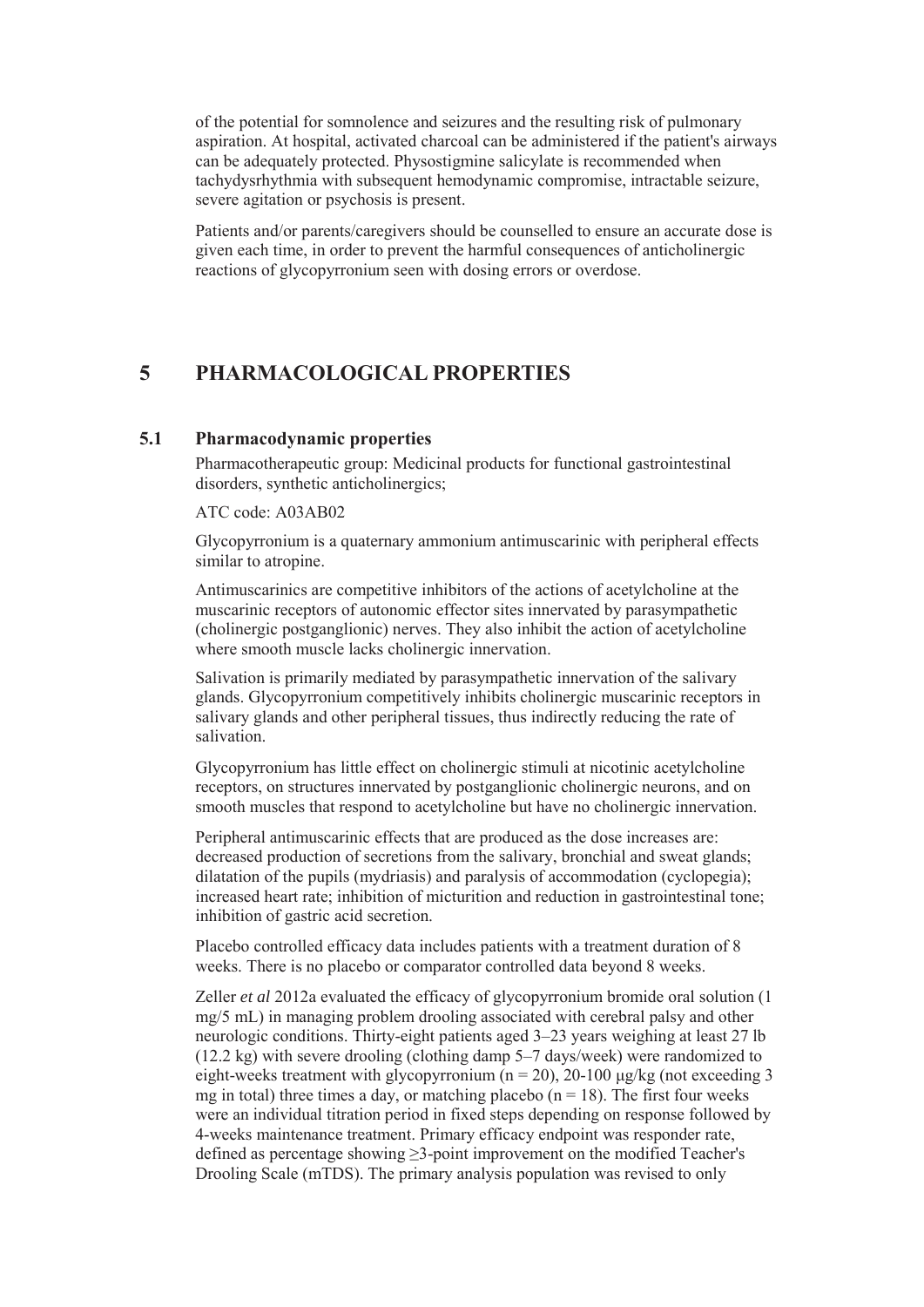comprise patients with an age of 3 -16 years which rendered 19 patients in the glycopyrrolate oral solution group an 17 in the placebo group. Responder rate was defined as at least a 3-point improvement in modified Teacher's Drooling Scale (mTDS).

| Responder rate at<br>week 8 | At least a 3-point<br>improvement in mTDS | Mean improvements in mTDS                                         |
|-----------------------------|-------------------------------------------|-------------------------------------------------------------------|
| Glycopyrronium              | 14 of 19 patients (73.7%)                 | $ 3.94$ points<br>$ $ (SD: 1.95; 95%; CI: 2.97-<br>$ 4.91\rangle$ |
| Placebo                     | 3 of 17 patients (17.6%)                  | $ 0.71$ points<br>$(SD: 2.14; 95\% CI: -0.43-$<br>1.84)           |
| $ p$ value                  | $p = 0.0011$                              | < 0.0001                                                          |

In addition, 84% of physicians and 100% of parents/caregivers regarded glycopyrrolate as worthwhile compared with 41% and 56%, respectively, for placebo  $(p\leq 0.014)$ . Most frequently reported treatment-emergent adverse events (glycopyrrolate vs placebo) were dry mouth, constipation, vomiting and nasal congestion.

The safety and efficacy of glycopyrronium have been studied in an open labelled study with no control group over a 24-week period in children aged 3 to 18 years. At the week 24/exit visit, 52.3% (95% confidence interval 43.7–60.9) of patients (n=130) had an at least three-point decrease in mTDS from baseline and were classified as responders to treatment with oral glycopyrrolate solution. The adverse event profile was consistent with the one seen with anticholinergics (see section 4.4 and 4.8).

## **5.2 Pharmacokinetic properties**

Mean absolute oral bioavailability of glycopyrronium comparing a single 50 μg/kg oral dose and a single 5 μg/kg i.v. dose was low at approximately 3% (range 1.3– 13.3%) in children aged 7–14 years undergoing intraocular surgery ( $n = 6$ ) due to the medicinal product's low lipid solubility. Data from sparse PK sampling in children suggests dose proportional PK.

The bioavailability of oral glycopyrronium in children was between that of adults under fed and fasted conditions. Co-administration with food results in a marked decrease in systemic glycopyrronium exposure.

In adults, distribution of glycopyrronium was rapid following a single 6 μg/kg i.v. dose; distribution half-life was  $2.2 \pm 1.3$  minutes. Following administration of <sup>3</sup>Hlabelled glycopyrronium more than 90% of the radiolabel disappeared from the plasma in 5 minutes, and almost 100% within 30 minutes, reflecting rapid distribution. Analyses of population pharmacokinetic data from healthy adults and children with cerebral palsy-associated chronic moderate to severe drooling who received glycopyrronium (route of administration and dosages not specified) did not demonstrate linear pharmacokinetics of the medicinal product.

The volume of distribution,  $0.64 \pm 0.29$  L/kg in adults is similar to that of total body water. Volume of distribution is somewhat higher in the paediatric population(s), in the range 1.31 to 1.83 L/kg.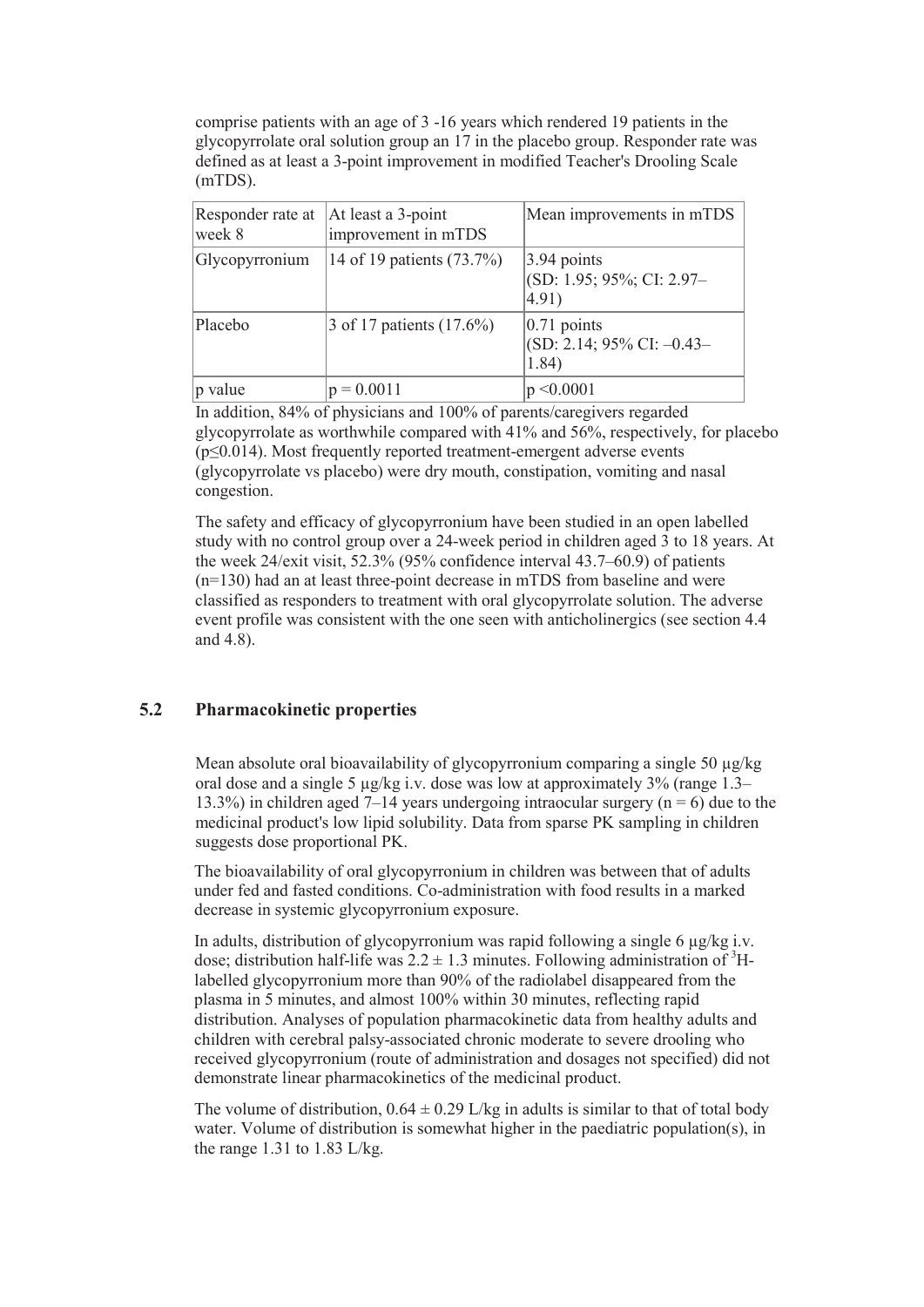The PK of glycopyrronium has been shown to be essentially independent of age in children in the age range  $0.19 - 14$  years administered a 5  $\mu$ g/kg i.v. single-dose. In most paediatric subjects, plasma glycopyrronium vs. time plots are reported to show a triexponential curve; adults generally show a biexponential curve. Modest changes in volume of distribution (Vss) and clearance (Cl) have been observed in children between 1 and 3 years of age, leading to a statistically significant shorter elimination half-life (t<sup>1</sup>/<sub>2</sub>, z) than that observed in younger (<1 year of age;  $p = 0.037$ ) or older (>3 years of age;  $p = 0.042$ ) groups.

In a study in healthy adults, a 2000 μg single dose of glycopyrronium bromide resulted in an AUC of 2.39 μg.h/L (fasted). An AUC<sub>0-6 h</sub> of 8.64 μg.h/L was observed after 6 μg/kg i.v. glycopyrronium.

Based upon theoretical physicochemical considerations, the quaternary ammonium compound glycopyrronium would be expected to have low central bioavailability; no glycopyrronium was detectable in the CSF of anaesthetised surgical patients or patients undergoing caesarean section following a  $6 - 8 \mu$ g/kg i.v. dose. In the paediatric population 5 μg/kg i.v. glycopyrronium has low central bioavailability, except in the case where the blood brain barrier has been compromised (e.g. a shunt infection).

The primary route of elimination of glycopyrronium is via renal excretion, mainly as unchanged medicinal product. Approximately 65% of an i.v. dose is renally excreted within the first 24 hours. A small proportion  $(-5\%)$  is eliminated in the bile.

The elimination half-life of glycopyrronium appears to be dependent on route of administration being  $0.83 \pm 0.27$  hours after i.v. administration, 75 minutes after i.m. administration and in the region of 2.5 - 4 h after oral (solution) administration, though again this was highly variable. That the latter two half-lives, and especially that for oral administration, are longer than for i.v. administration probably reflects the complex absorption and distribution of glycopyrronium by each route. It is possible that prolonged absorption after oral administration translates into elimination being faster than absorption (known as flip-flop kinetics, characterized by  $Ka < Ke$ ).

The total body clearance of the medicinal product following an i.v. dose is relatively high at between  $0.54 \pm 0.14$  L/h/kg and  $1.14 \pm 0.31$  L/h/kg. As this exceeds the glomerular filtration rate and it appears that more than 50% of the dose is excreted unchanged in the urine, it is probable that the renal elimination of glycopyrronium involves both glomerular filtration and proximal tubular secretion by the base secretory mechanism.

A mean increase in total systemic exposure  $(AUC<sub>last</sub>)$  of up to 1.4 fold was seen in adult subjects with mild and moderate renal impairment (GFR  $\geq$ 30mL/min/1.73m<sup>2</sup>) and up to 2.2 fold in subjects with severe renal impairment or end stage renal disease (estimated GFR <30 mL/min/1.73m<sup>2</sup>). A 30% dose reduction (see section 4.2) is required for patients with mild to moderate renal impairment. Glycopyrronium is contraindicated in patients with severe renal impairment.

Baseline characteristics (age, weight, gender and race) do not affect the pharmacokinetics of glycopyrronium.

Impaired hepatic function is not expected to affect the pharmacokinetics of glycopyrronium since the majority of the medicinal product is eliminated through the kidneys.

Co-administration with food results in a marked decrease in systemic glycopyrronium exposure (see section 4.2.).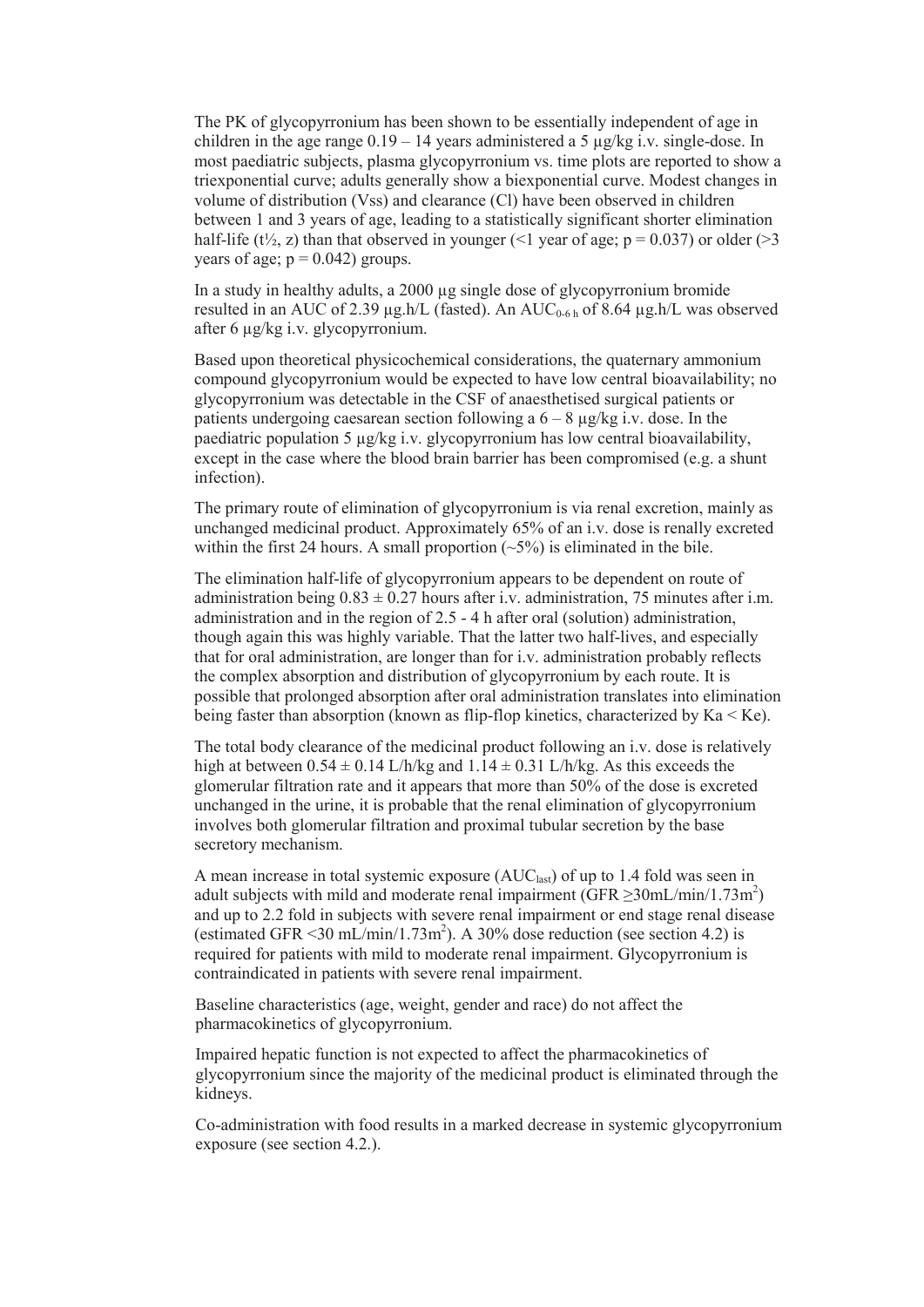Different formulations of glycopyrronium differ in bioavailability and should not be regarded as interchangeable (see section 4.2).

## **5.3 Preclinical safety data**

Non-clinical data, including genotoxicity or carcinogenicity studies have not been performed for glycopyrronium bromide. Limited non-clinical data reveal no special hazard for humans based on conventional studies of safety pharmacology or repeated dose toxicity.

The single-dose toxicity of glycopyrronium has been tested in a range of investigations, although only limited experimental details are available. Upon oral administration, high  $LD_{50}$  values of 550 mg/kg in mice and above 1000 mg/kg in rats were reported. In rats at higher doses (1500-2000 mg/kg) signs of toxicity were tremors, clonic and tonic convulsions and laboured breathing were observed prior to death, resulting from respiratory failure.

Chronic oral administration of glycopyrronium at doses of 4, 16 and 64 mg/kg for up to 27 weeks in dogs produced mydriasis, cycloplegia, xerostomia, emesis, occasional lacrimation, injection of sclera and rhinorrhoea.

Extrapolation of safety margins to the paediatric population is not possible, as no exposure data are available from repeated dose toxicology studies and no studies in juvenile animals have been performed with glycopyrronium.

Data on reproductive endpoints for glycopyrronium are very limited. A reduction in corpora lutea was observed in female rats administered glycopyrronium. No effects on fertility were observed in male rats. Reproductive performance in rats given glycopyrronium shows a decrease in the rate of conception and in survival rate at weaning. The significance of the non-clinical findings for humans is not clear, and the lack of human data on the medicinal product leads to glycopyrronium being contraindicated in pregnant women. There are insufficient data in the public domain to adequately assess effects on the reproductive system in young adults, and safety in human pregnancy has not been established.

# **6 PHARMACEUTICAL PARTICULARS**

## **6.1 List of excipients**

Calcium hydrogen phosphate dihydrate

Lactose anhydrous

Povidone

Sodium starch glycolate

Magnesium stearate

## **6.2 Incompatibilities**

Not applicable.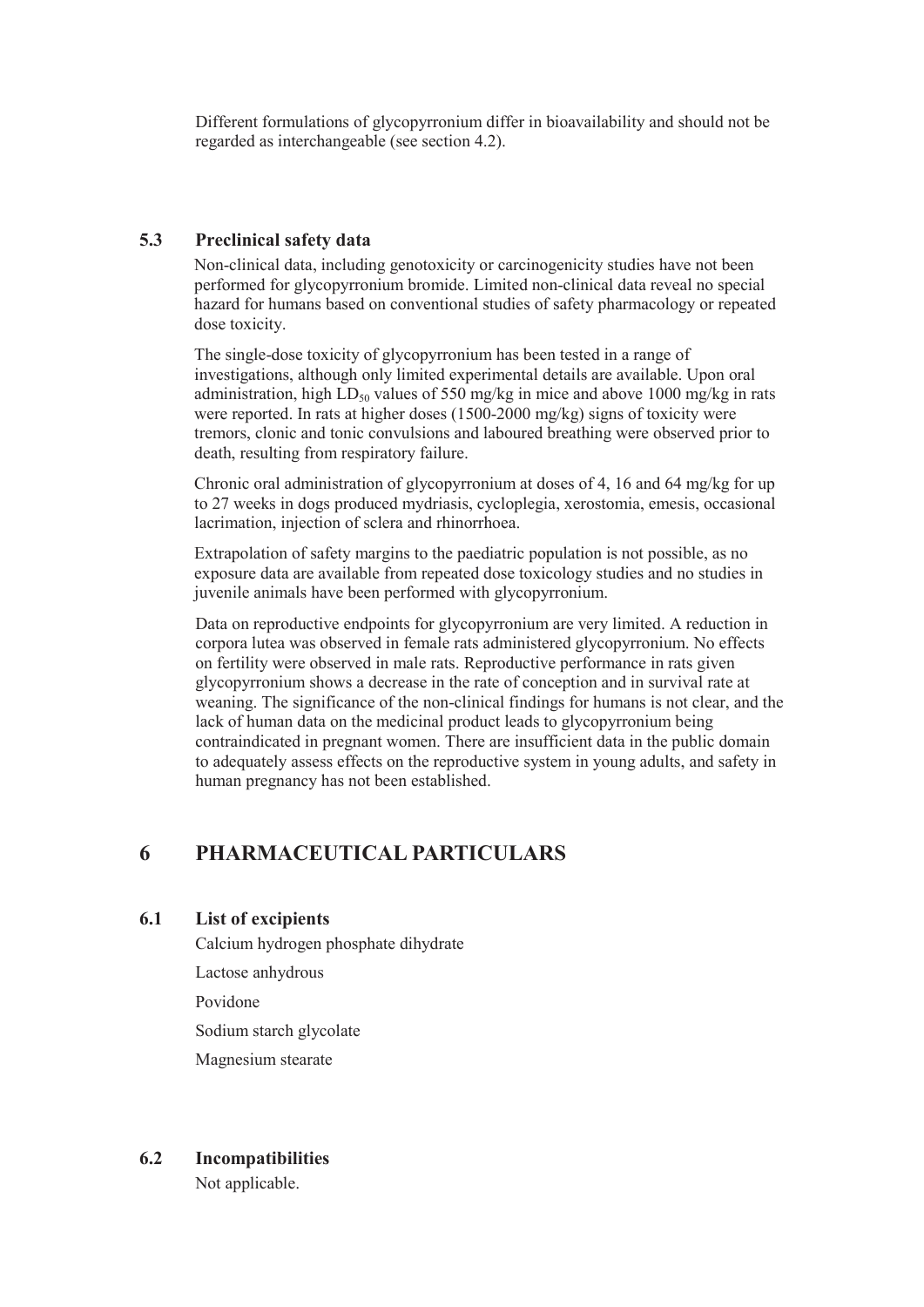## **6.3 Shelf life**

3 years After first opening: 3 months

## **6.4 Special precautions for storage** None

## **6.5 Nature and contents of container**

Tablets are packed in a white HDPE bottle with a child resistant closure containing 10, 14, 28, 30, 56, 60, 90 and 100 tablets.

Not all pack sizes may be marketed.

## **6.6 Special precautions for disposal**

No Special requirements for disposal.

# **7 MARKETING AUTHORISATION HOLDER**

Kinedexe UK Ltd Unit 15 Moorcroft Harlington Road Uxbridge UB8 3HD, UK

# **8 MARKETING AUTHORISATION NUMBER(S)** PL 44710/0017

# **9 DATE OF FIRST AUTHORISATION/RENEWAL OF THE AUTHORISATION**

20/04/2016